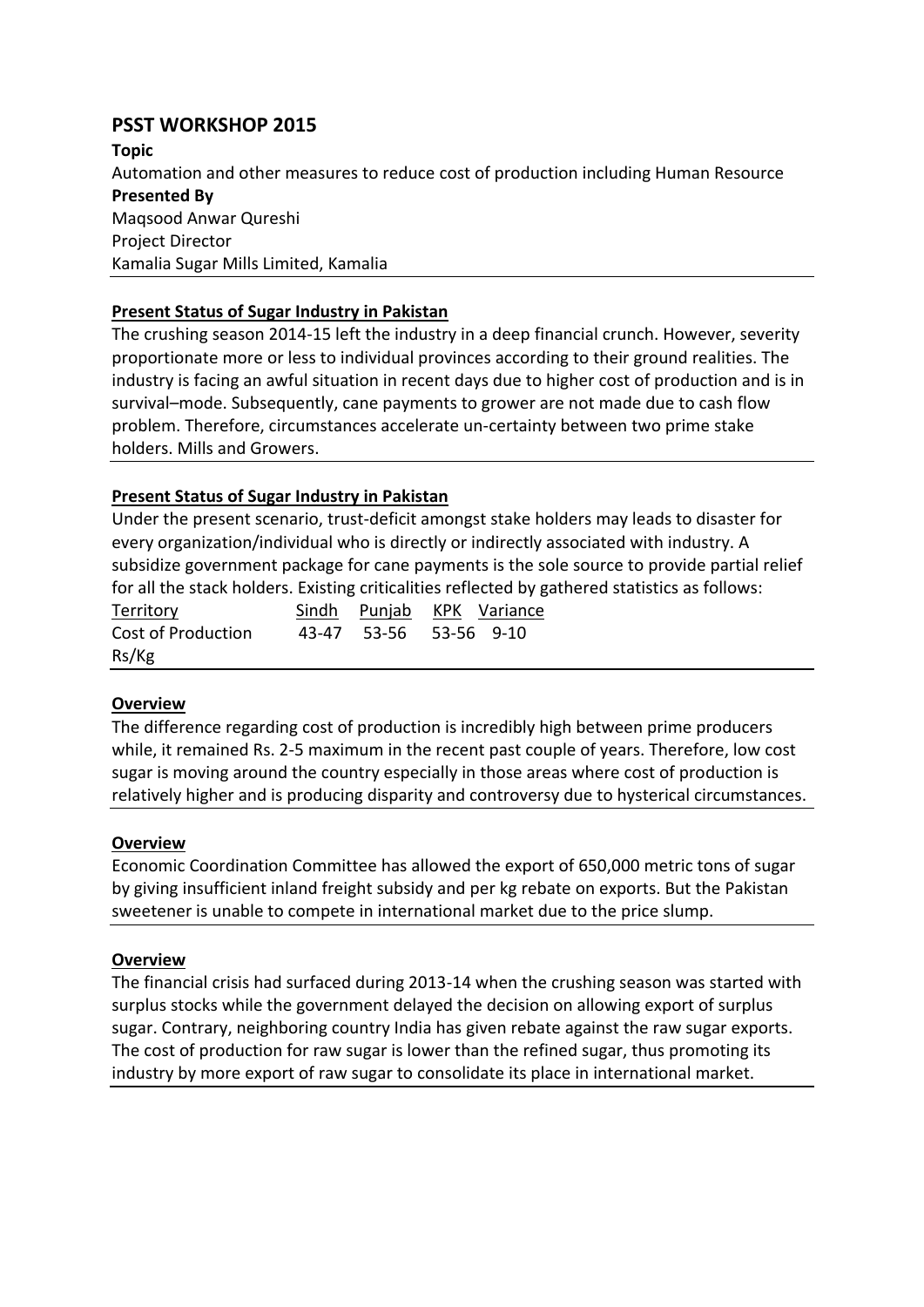## **Overview**

On the part of government either fully regularize or de-regularize the sugar industry in order to resolve the sugarcane against sugar price issue once for all, as mixed policies created controversies after every few years.

Under the circumstances, cost of production needs to manage weather its raw material procurement, Engineering, process applications, Human resource optimization are the core aspects to share a part individually. Therefore, according to the on date subject we will discuss the term opportunities which surely contribute reduction.

#### **Overview**

Sugar industries in Sindh and South Punjab might be able to survive due to high sugar recovery, but those located in central Punjab do not seem to have bright future until and unless some concrete steps are taken by the government and the mills to get them back on track. The task ahead is no doubt laborious but there has to be a beginning. If there is total commitment on the part of all parties, in all probability the sugar industry particularly of central Punjab/KPK stands a good chance of revival.

| Year    | <b>Yield /Hectare</b> |        |              |            |
|---------|-----------------------|--------|--------------|------------|
|         | <b>Pakistan</b>       | Punjab | <b>Sindh</b> | <b>KPK</b> |
| 2009-10 | 52.36                 | 51.60  | 57.70        | 44.70      |
| 2010-11 | 56.13                 | 55.75  | 60.43        | 45.59      |
| 2011-12 | 55.48                 | 56.34  | 59.00        | 45.82      |
| 2012-13 | 56.50                 | 56.00  | 63.00        | 44.70      |
| 2013-14 | 57.55                 | 57.75  | 61.71        | 45.68      |
|         | <b>Source PSMA</b>    |        |              |            |

#### **Sugarcane Plantation Yield /Hectare**

## **Recovery %**

| Year    | <b>Recovery %</b>  |        |       |            |
|---------|--------------------|--------|-------|------------|
|         | <b>Pakistan</b>    | Punjab | Sindh | <b>KPK</b> |
| 2009-10 | 9.05               | 8.86   | 9.54  | 8.37       |
| 2010-11 | 9.25               | 9.24   | 9.42  | 8.64       |
| 2011-12 | 9.64               | 9.68   | 9.72  | 9.55       |
| 2012-13 | 10.04              | 9.92   | 10.49 | 9.23       |
| 2013-14 | 9.90               | 9.85   | 10.21 | 8.75       |
|         | <b>Source PSMA</b> |        |       |            |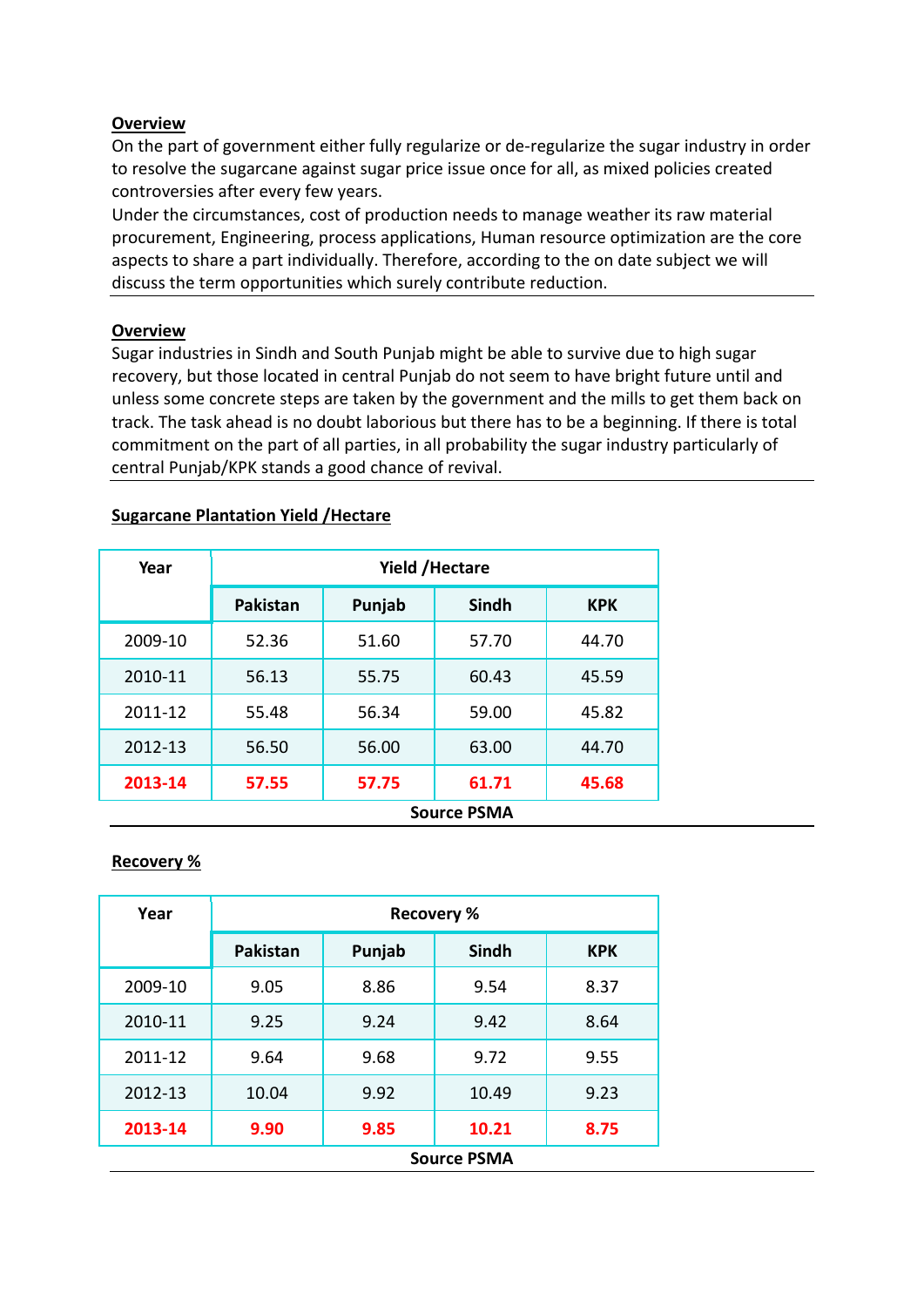## **Consolidated Sugar Production in Pakistan (Cane, Beet)**

| Year               | <b>Production (Tons)</b> |  |
|--------------------|--------------------------|--|
| 2009-10            | 3,138,135                |  |
| 2010-11            | 4,172,726                |  |
| 2011-12            | 4,670,380                |  |
| 2012-13            | 5,063,158                |  |
| 2013-14            | 5,614,957                |  |
| <b>Source PSMA</b> |                          |  |

# **Sugarcane Indicative Price in Comparison with Sugar Avg. Retail Price**

| Year    | Punjab             | Sindh  | <b>KPK</b> | Av. Sugar<br>Price/kg |
|---------|--------------------|--------|------------|-----------------------|
| 2009-10 | 100.00             | 102.00 | 100.00     | 63.41                 |
| 2010-11 | 125.00             | 127.00 | 125.00     | 72.82                 |
| 2011-12 | 150.00             | 154.00 | 150.00     | 57.16                 |
| 2012-13 | 170.00             | 172.00 | 170.00     | 53.16                 |
| 2013-14 | 170.00             | 172.00 | 170.00     |                       |
| 2014-15 | 180.00             | 182.00 | 180.00     |                       |
|         | <b>Source PSMA</b> |        |            |                       |

#### **Cane Indicative Price VS Cost of Production Season 2014-15**

Cane price Rs. 160/- 40 kg as in Sindh Cane price Rs. 180/- 40 kg as in Punjab Status at different recovery levels

| Recovery % | Sindh<br>Rs. 160/-40 kg | Punjab<br>Rs. 180/- 40 kg |
|------------|-------------------------|---------------------------|
| 9.0        | 44.44                   | 50.00                     |
| 10.0       | 40.00                   | 45.00                     |
| 11.0       | 36.36                   | 40.90                     |
| 12.0       | 33.33                   | 37.50                     |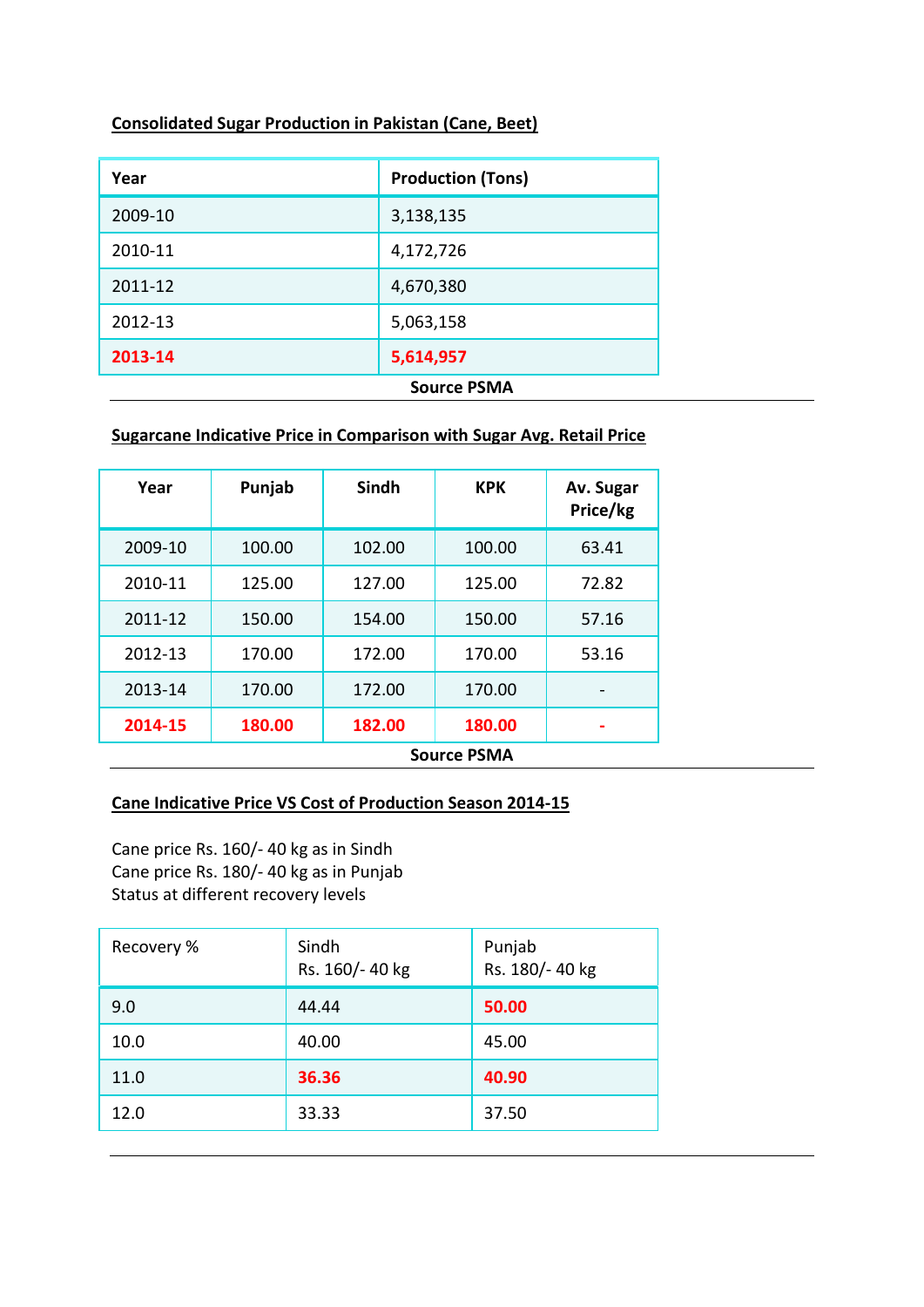#### **Areas of Improvement**



## **Areas of Improvement**

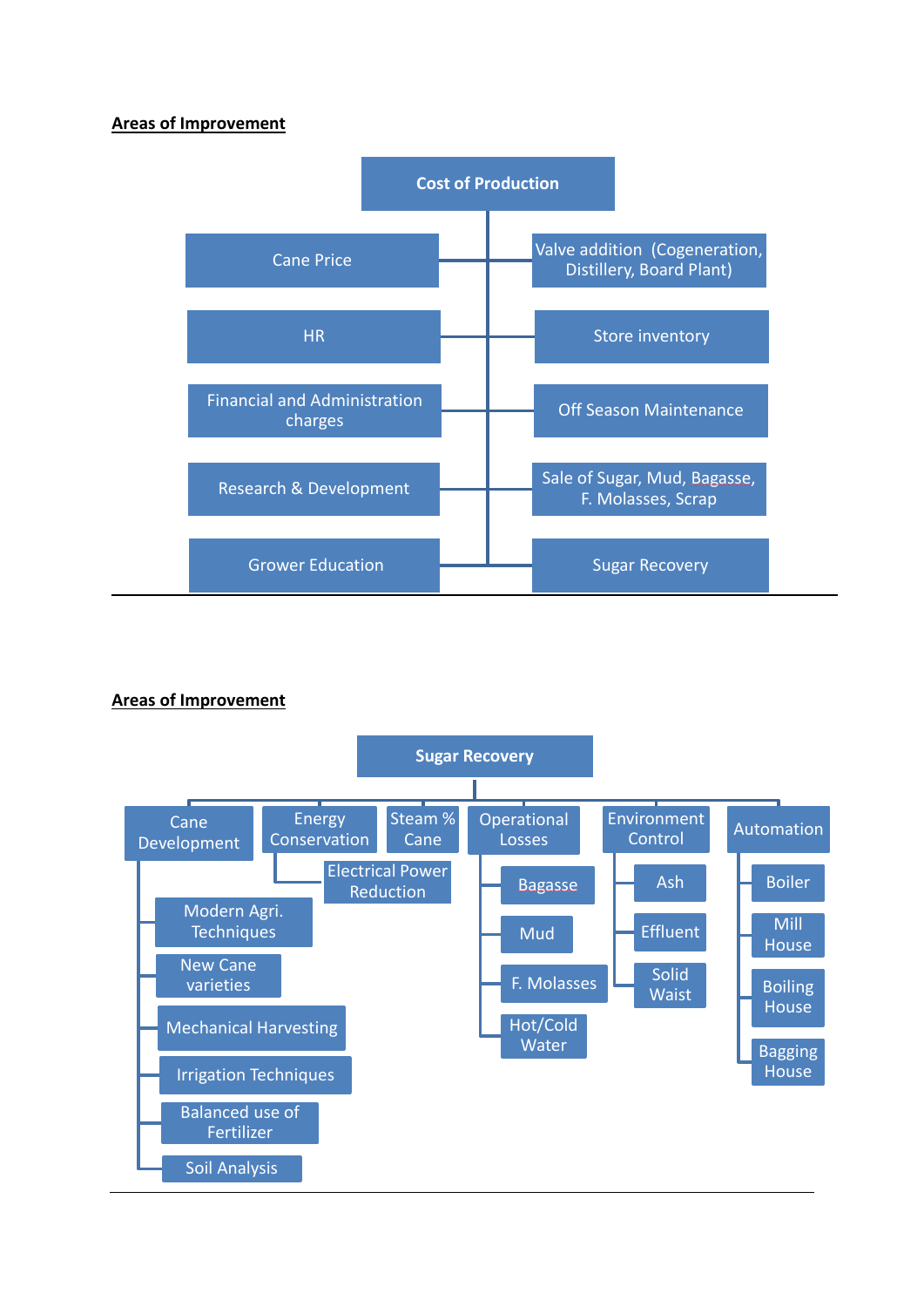- $\triangleright$  Efforts have to be made to rationalize both the sugarcane and the sugar prices.
- $\triangleright$  The major requirement is to try and increase the sugarcane production through increasing the yield per hectare.
- $\triangleright$  Export potential exists and it should be pursued vigorously.
- $\triangleright$  Quality of the sugar should also be improved so that they fetch a good price in the international market.
- $\triangleright$  BMR needs to be done to replace new technology with the old ones.

# **Cane Development**

Cane development particularly in central Punjab is urgently needed for survival of Industry.

- Land leveling.
- **Increase in sugarcane yield/hectare.**
- **Example 12** Introduction of new varieties.
- **Example 3** Adoption of new agricultural techniques.
- New irrigation methods.
- Advanced fertilizer application methods.
- Mechanical harvesting

# **Reduction in Top and Trash**

It has been established that by controlling the top and trash, Recovery may be increased up to 0.1%.

Cane crushing Pakistan season 2013-14 = 56,460,524 MT

Sugar Produced = 5,587,568 MT

Recovery =  $9.90\%$ 

By increasing recovery 0.1%

Extra sugar produced = 5587 MT

The saving @ 55,000 will amount to Rs. 300 million for the season

## **Source SML-PSST workshop 2011**

## **Sugar Recovery**

A 10,000 TCD mill can produce 100 MT/day extra sugar by increasing 1% recovery which comes to 550 million rupees in 100 day.

Recovery % is a prime indicator of overall performance of any Sugar Mill. There is a sharp recovery difference in between Punjab and Sindh. Efforts are to be made to concentrate on this area.

- $\triangleright$  Cane development.
- $\triangleright$  Reduction in cut to crush losses.
- $\triangleright$  Reduction in operational losses.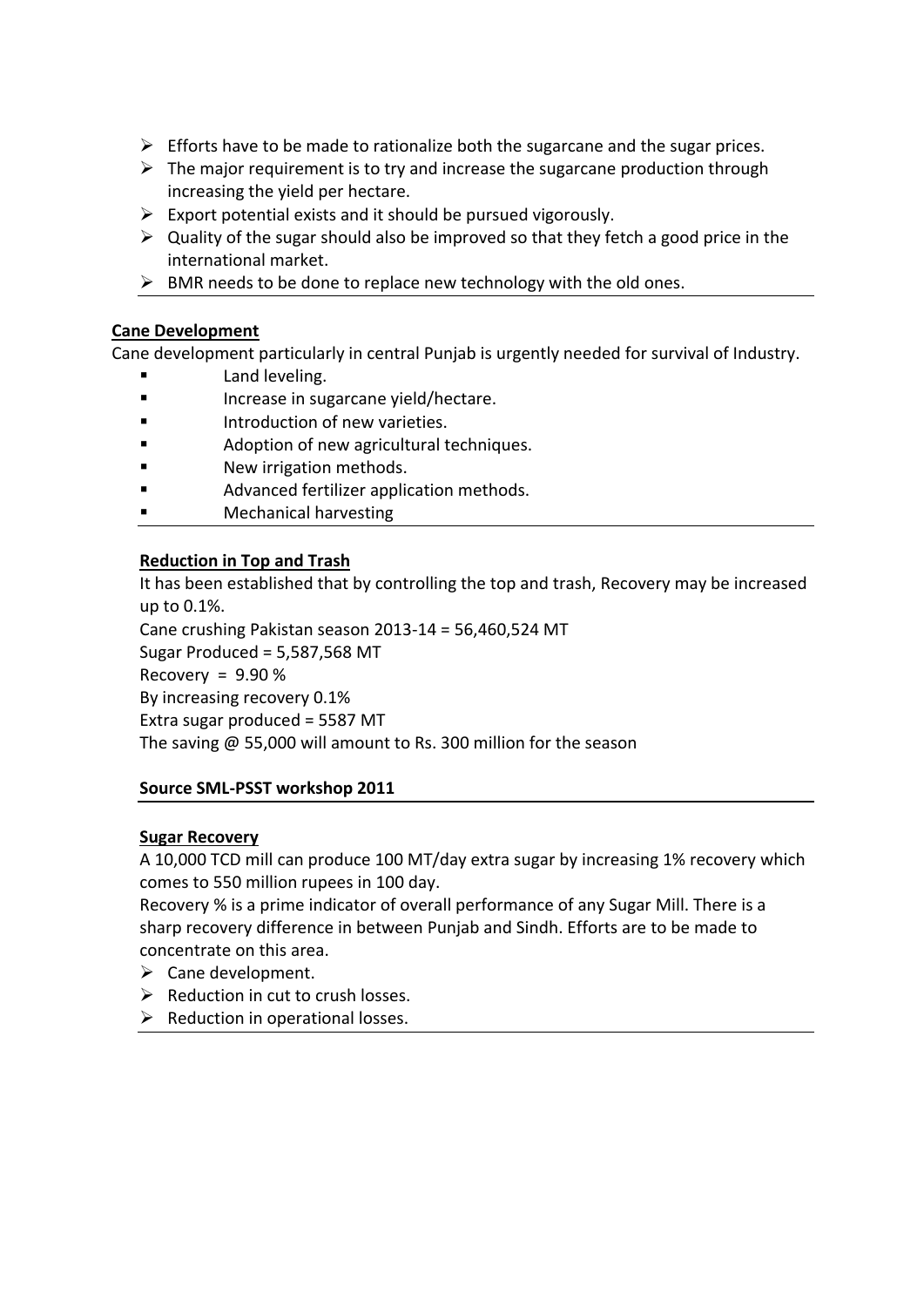## **Energy Conservation**

The major contributors are:

- $\triangleright$  Cane preparation
- $\triangleright$  Bagasse Moisture
- $\triangleright$  Mill performance
- $\triangleright$  Steam generation
- $\triangleright$  Steam consumption in prime movers
- $\triangleright$  Steam consumption in production house
- $\triangleright$  Recirculation of material in production house
- $\triangleright$  Introduction of Automation
- $\triangleright$  Installation of VFDs

# **Automation Advantages**

- 1. Automation contributes primarily to save energy, improves product quality & reduce labor which ultimate reduce cost of production.
- 2. DCS contributes bagasse saving at Boiler up to 10%
- 3. Mill automation increases capacity enhancement up to 5 %. While equipments life extended by 10 % from the design aspect due to minimum torque variations.

## **Automation Advantages**

- 4. Comprehensive Boiler automation improve Boiler efficiency.
- 5. Automation at Evaporators improve the brix, prime aspect to save energy.
- 6. Pan automation despite high initial investment contributes reduction of boiling time up to 20–30 % and reduce the Molasses purity.
- 7. Bagging house automation avoids over weighing and reduce sugar loss.

## **Human Resources**

## **Primary Role of HR**

- Help the organization manage its Human Resources efficiently and effectively.
- **Planning, developing and implementing human resource objectives, quality of work** and legal compliance.
- **Reconcile conflict between organizational objectives and employee objectives.**
- Satisfactorily meet societal and employee needs, demands and expectations.
- **Employee Rights -Discipline/Termination.**

## **HR Functions**

- **Employment Law**
- **Job Design and Job Analysis**
- Recruitment
- **Selection**
- **Training & Development**
- **Performance Appraisal**
- Safety & Health
- Labor Relations